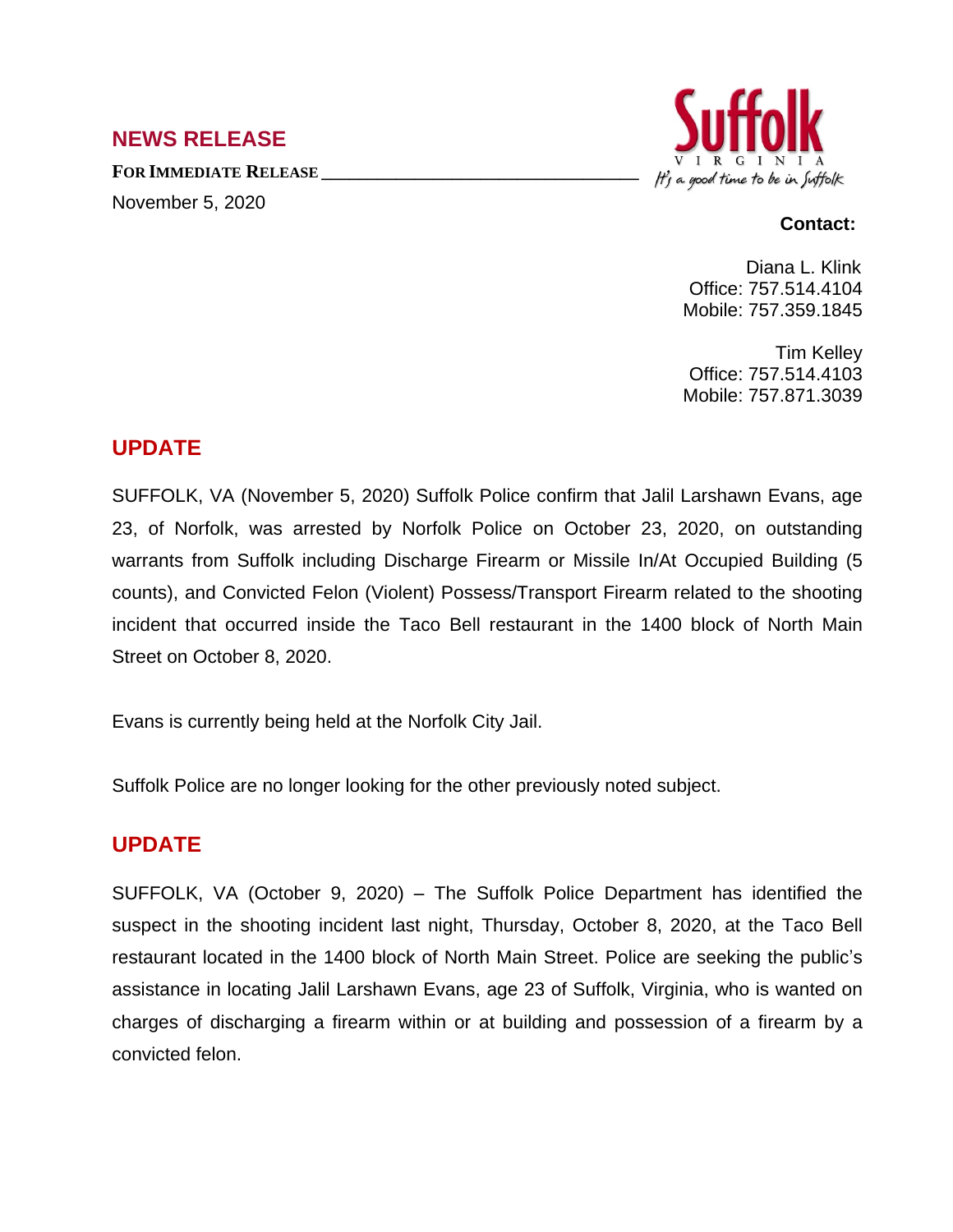Police are also seeking the public's assistance in identifying the additional subject shown in the incident photos.

Mug shot and incident photos are included with this release.

Anyone with information is asked to contact Suffolk Police or Suffolk Crime Line. To submit online, go to [www.p3tips.com](http://www.p3tips.com), visit the Suffolk Police Department website ([www.suffolkva.us/spd](http://www.suffolkva.us/spd)) and look for the Suffolk Crime Line link, or go to the Suffolk Police Department Facebook page at [www.facebook.com/suffolkpolicedepartment](http://www.facebook.com/suffolkpolicedepartment). You can also call 888-LOCK-U-UP, 1-888-562-5887, Option 5. Once a person submits a tip, they will be given a TIP ID and password. With this information, they can login at p3tips.com and submit follow-up information, engage in two-way dialogue, be informed of the outcome of the tip, and access any pertinent reward information.

#### **POLICE INVESTIGATING SHOOTING INCIDENT INSIDE LOCAL FAST FOOD RESTAURANT**

SUFFOLK, VA (October 8, 2020) - The Suffolk Police Department is currently investigating a shooting incident that occurred inside the Taco Bell located in the 1400 block of North Main Street.

Emergency Communications was contacted at 6:35 p.m. advising of the incident. Upon preliminary investigation, it was determined that an unknown adult black male entered the Taco Bell and got into a verbal argument with an employee about an issue not related to the restaurant. The subject then brandished a firearm and shot one round inside the restaurant before then fleeing the scene. There were no injuries. It is unknown at this time how the subject left the scene after walking outside the restaurant.

Suffolk Police remain on scene and the investigation is ongoing at this time.

Anyone with information or who may have been inside the restaurant at the time of the incident, or that may have seen the subject flee the scene, is asked to contact Suffolk Police or Suffolk Crime Line. To submit online, go to [www.p3tips.com](http://www.p3tips.com), visit the Suffolk